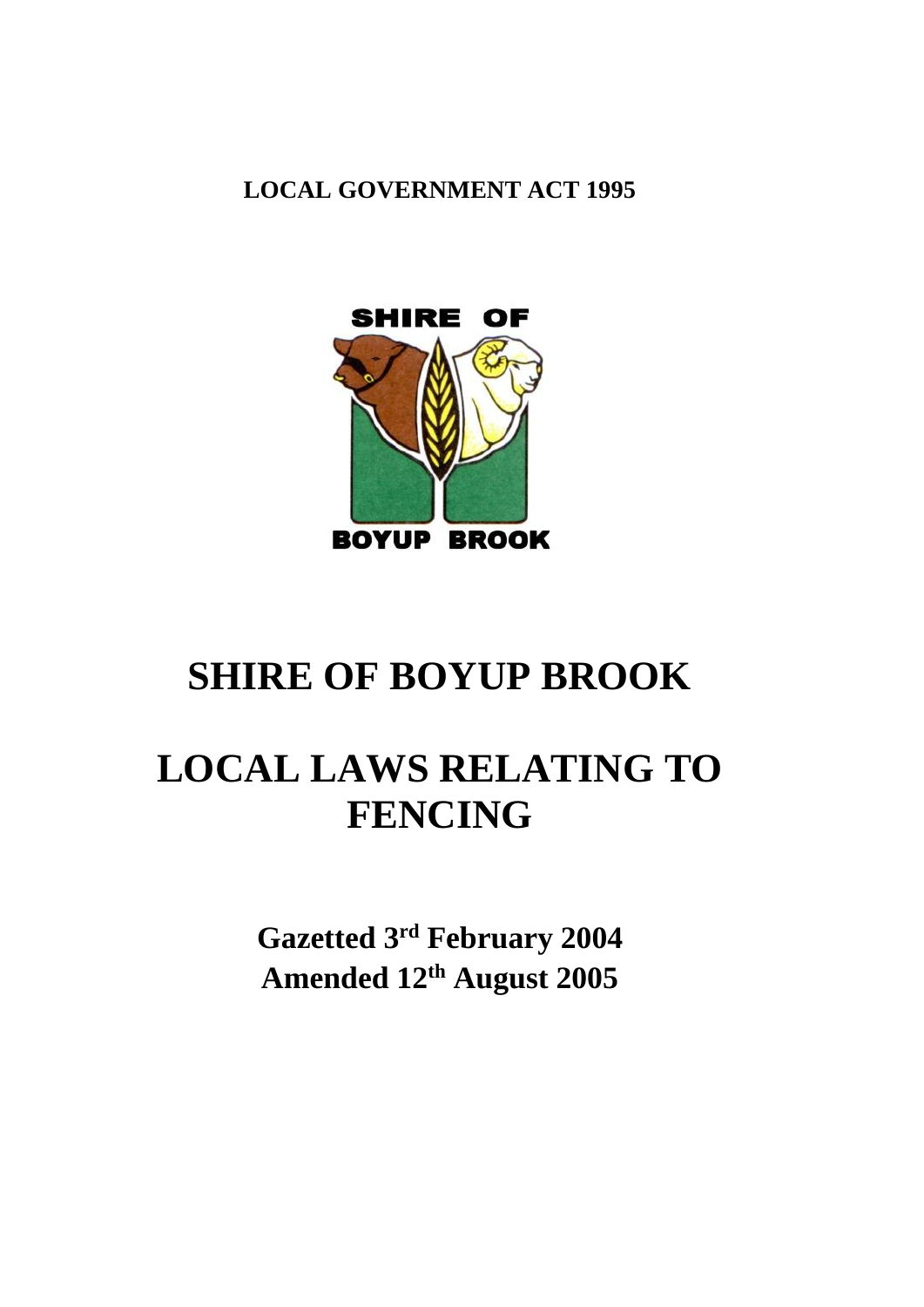# **Local Government Act 1995 Shire of Boyup Brook** Local Laws Relating to Fencing

# TABLE OF CONTENTS

| 1.<br>2.<br>3.<br>4.<br>5. |                                                                  |  |
|----------------------------|------------------------------------------------------------------|--|
| 6.                         |                                                                  |  |
|                            |                                                                  |  |
| 7.<br>8.<br>9.<br>10.      |                                                                  |  |
|                            |                                                                  |  |
| 11.<br>12.                 |                                                                  |  |
|                            |                                                                  |  |
| 13.<br>14.<br>15.          |                                                                  |  |
|                            |                                                                  |  |
| 16.                        |                                                                  |  |
|                            |                                                                  |  |
| 17.<br>18<br>18.           |                                                                  |  |
|                            |                                                                  |  |
|                            |                                                                  |  |
|                            |                                                                  |  |
|                            | SPECIFICATIONS FOR A SUFFICIENT FENCE ON A COMMERCIAL LOT AND AN |  |
|                            |                                                                  |  |
|                            |                                                                  |  |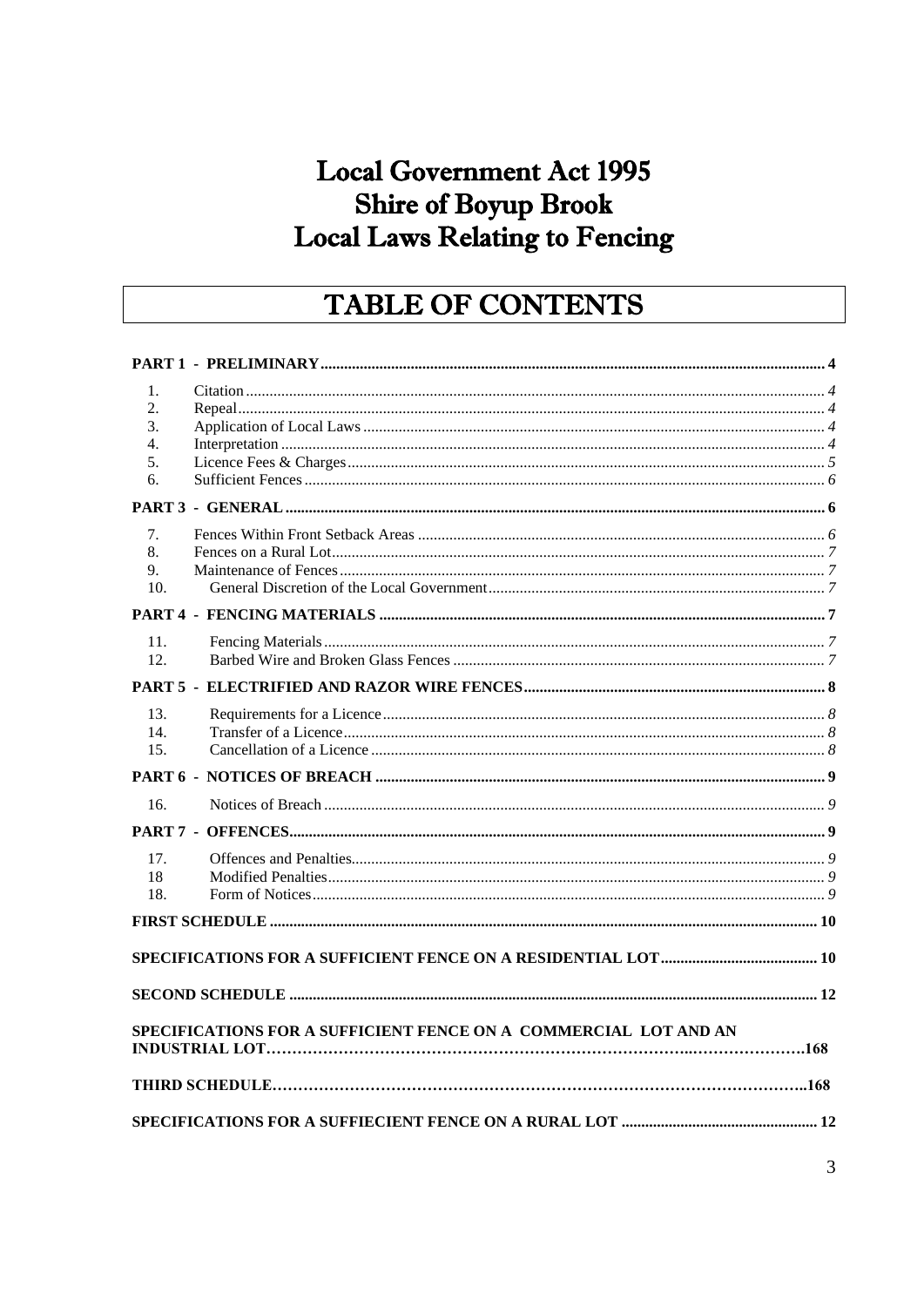# LOCAL GOVERNMENT ACT 1995

Shire of Boyup Brook

# LOCAL LAWS RELATING TO FENCING

Under the powers conferred by the *Local Government Act 1995* and by all other powers the Council of the Shire of Boyup Brook resolved to make the following local laws on the  $20<sup>th</sup>$  day of November 2003.

# **PART 1 - PRELIMINARY**

#### **1. Citation**

These Local Laws may be cited as the Shire of Boyup Brook Local Laws Relating to Fencing.

#### **2. Repeal**

The Shire of Boyup Brook Local Laws Relating to Fencing published in the *Government Gazette* of 15 July 1970, are repealed.

#### **3. Application of Local Laws**

These Local Laws apply throughout the district.

#### **4. Interpretation**

In these Local Laws, unless the context requires otherwise: "Act" means the *Dividing Fences Act 1961;*

"AS" means an Australian Standard published by the Standards Association of Australia;

"boundary fence" has the meaning given to it for the purposes of the Act;

"Building Surveyor" means a Building Surveyor of the local government;

"CEO" means the Chief Executive Officer of the local government;

"Commercial Lot" means a lot where a commercial use -

- (a) is or may be permitted under the town planning scheme; and
- (b) is or will be the predominant use of the lot;

"dangerous" in relation to any fence means:

- (a) an electrified fence other than a fence in respect of which a licence under Part 5 of these Local Laws has been issued and is current;
- (b) a fence containing barbed wire other than a fence erected and maintained in accordance with these Local Laws;
- (c) a fence containing exposed broken glass, asbestos fibre, razor wire or any other potentially harmful projection or material; or
- (d) a fence which is likely to collapse or fall, or part of which is likely to collapse or fall, from any cause;

"district" means the district of the local government;

"dividing fence" has the meaning given to it in and for the purposes of the Act;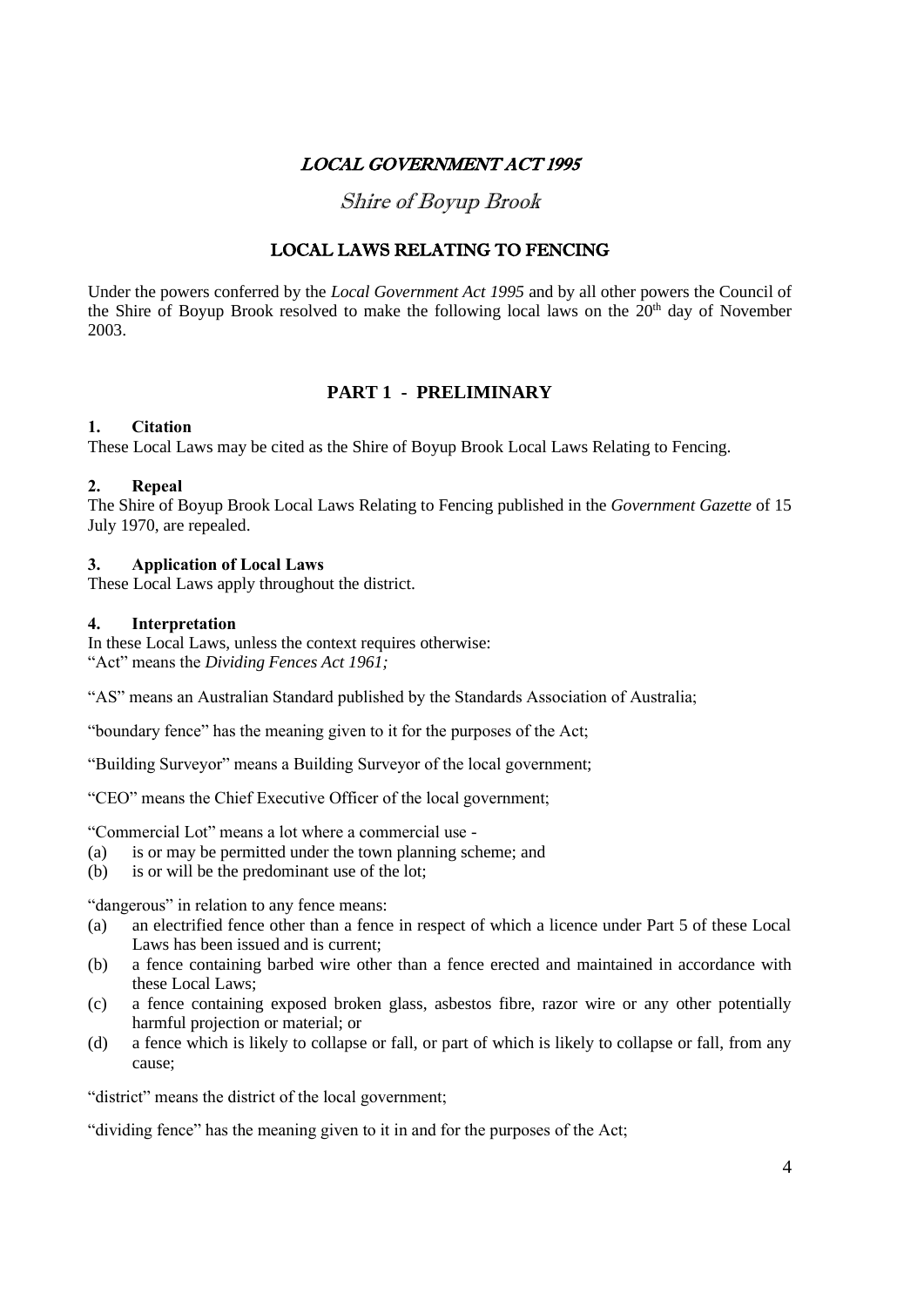"electrified fence" means a fence carrying or designed to carry an electric charge;

"fence" means any structure, including a retaining wall, used or functioning as a barrier, irrespective of where it is located and includes any gate;

"frontage" means the boundary line between a lot and the thoroughfare upon which that lot abuts;

"height" in relation to a fence means the vertical distance between:

- (a) the top of the fence at any point; and
- (b) the ground level or, where the ground levels on each side of the fence are not the same, the higher ground level, immediately below that point;

"Industrial Lot" means a lot where an industrial use -

- (a) is or may be permitted under the town planning scheme; and
- (b) is or will be the predominant use of the lot;

"local government" means the Shire of Boyup Brook;

"lot" has the meaning given to it in and for the purposes of the *Town Planning and Development Act 1928*;

"notice of breach" means a notice referred to in clause 16(1)(amended 12 August 2005);

"Residential Lot" means a lot where a residential use -

- (a) is or may be permitted under the town planning scheme; and
- (b) is or will be the predominant use of the lot;

"retaining wall" means any structure which prevents the movement of soil in order to allow ground levels of different elevations to exist adjacent to one another;

"Rural Lot" means a lot where a rural use -

- (a) is or may be permitted under the town planning scheme; and
- (b) is or will be the predominant use of the lot;

"Schedule" means a Schedule to these Local Laws;

"setback area" has the meaning given to it for the purposes of the town planning scheme;

"Special Rural Lot" means a lot where a special rural use -

- (a) is or may be permitted under the town planning scheme; and
- (b) is or will be the predominant use of the lot;

"sufficient fence" means a fence described in clause 6; and

"town planning scheme" means a town planning scheme of the local government made under the *Town Planning and Development Act 1928*.

#### **5. Licence Fees & Charges**

All licence fees and charges applicable under these Local Laws shall be as determined by the local government from time to time in accordance with section 6.16 of the *Local Government Act 1995*.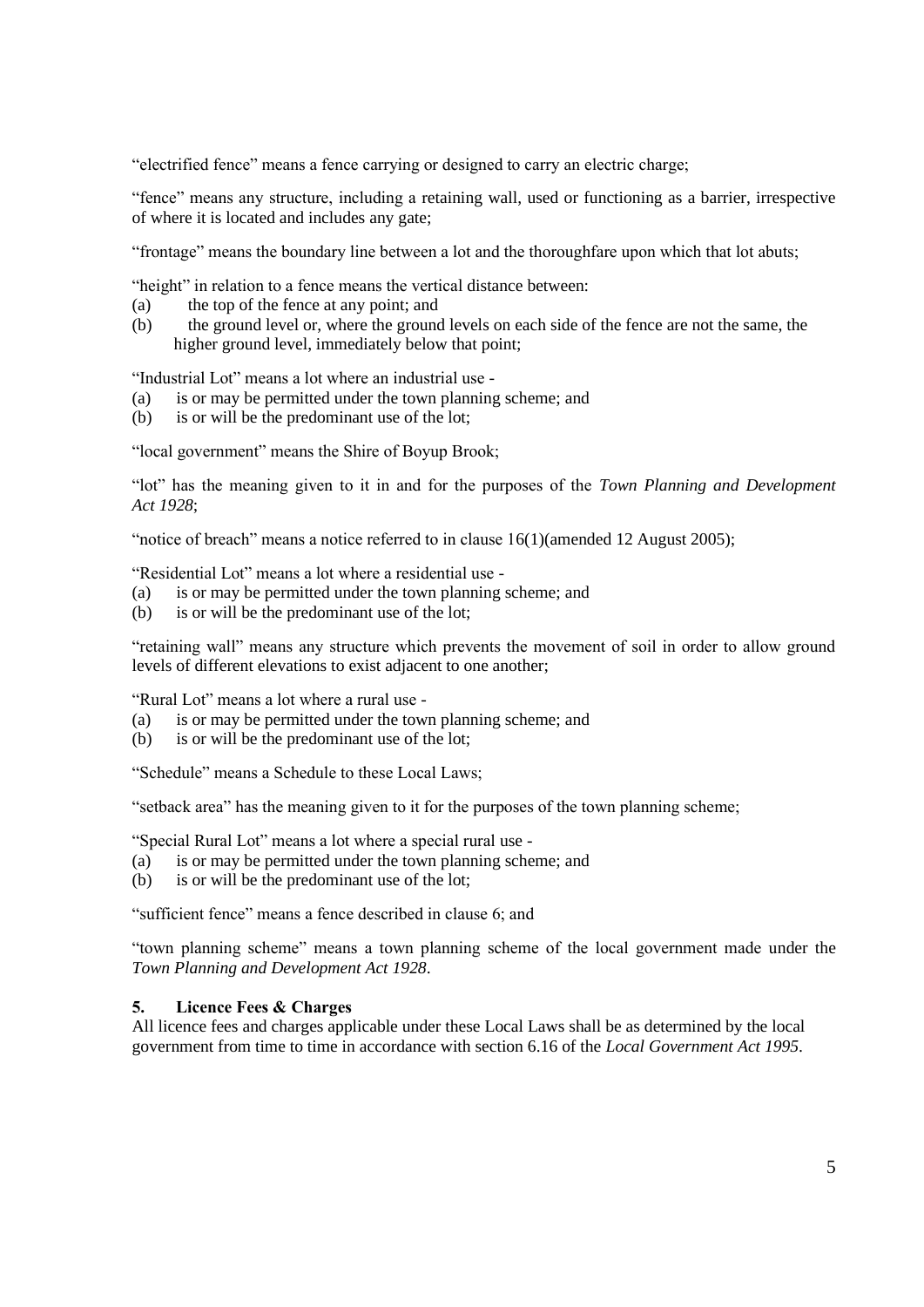## PART 2 - SUFFICIENT FENCES

#### **6. Sufficient Fences**

- (1) Unless by written agreement between the owners of adjoining properties, a person shall not erect a dividing fence or a boundary fence that is not a sufficient fence.
- (2) Subject to sub-clauses (3) and (4), a sufficient fence:
	- (a) on a Residential Lot is a dividing fence or a boundary fence constructed and maintained in accordance with the specifications and requirements of the First Schedule.
	- (b) on a Commercial Lot and on an Industrial Lot is a dividing fence or a boundary fence constructed and maintained in accordance with the specifications and requirements of the Second Schedule;
	- (c) on a Rural Lot and on a Special Rural Lot is a dividing fence or a boundary fence constructed and maintained in accordance with the specifications and requirements of the Third Schedule;
- (3) Where a fence is erected on or near the boundary between:
	- (a) a Residential Lot and an Industrial Lot, a sufficient fence is a dividing fence constructed and maintained in accordance with the specifications and requirements of the First Schedule;
	- (b) a Residential Lot and a Commercial Lot, a sufficient fence is a dividing fence constructed and maintained in accordance with the specifications and requirements of the Second Schedule;
	- (c) a Residential Lot and a Rural Lot, a sufficient fence is a dividing fence constructed and maintained in accordance with the specifications and requirements of the Third Schedule;
	- (d) a Residential Lot and a Special Rural Lot, a sufficient fence is a dividing fence constructed and maintained in accordance with the specifications and requirements of the First Schedule; and
	- (e) a Special Rural Lot and a Rural Lot, a sufficient fence is a dividing fence constructed and maintained in accordance with the specifications and requirements of the Third Schedule.
- (4) Unless the Building Surveyor specifies otherwise, a sufficient fence on a boundary between lots other than those specified in subclause (3) is a dividing fence constructed in accordance with the specifications and requirements of the Second Schedule.
- (5) Notwithstanding any other provisions in these Local Laws, a fence constructed of stone or concrete shall be a sufficient fence only if it is designed by a structural engineer where:
	- (a) it is greater than 1800mm in height; or
	- (b) the Building Surveyor so requires.

### **PART 3 - GENERAL**

#### **7. Fences Within Front Setback Areas**

- (1) A person shall not, without the written consent of the Building Surveyor, erect a free-standing fence greater than 1200mm in height, within the front set-back area of a Residential Lot within the district.
- (2) The Building Surveyor may approve the erection of a fence of a height greater than 1200mm in the front setback area of a Residential Lot only if the fence on each side of the driveway into the Lot across the front boundary is to be angled into the Lot for a distance of not less than 1500mm along the frontage to a distance of not less than 1500mm from the frontage in order to provide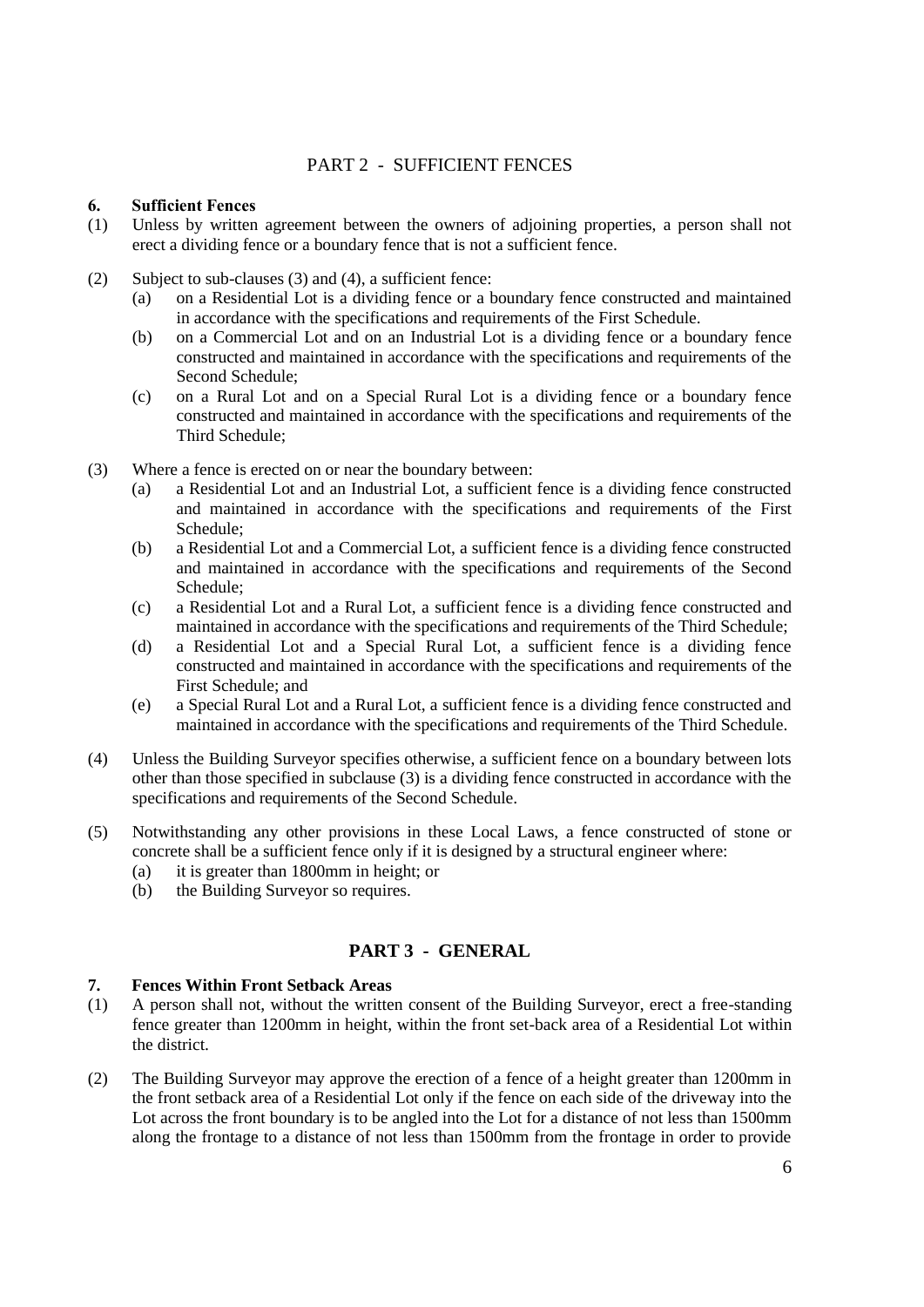appropriate splayed lines of vision for a motorist using the driveway for access to a thoroughfare.

- (3) The provision of sub-clause (2) shall not apply to a fence:
	- (a) of open construction that does not obscure the lines of vision of a motorist using the driveway for access to a thoroughfare; or
	- (b) that does not adjoin a footpath.

#### **8. Fences on a Rural Lot**

A person shall not without the written consent of the Building Surveyor, erect a fence on a Rural Lot, within 7.5m of a thoroughfare of a height exceeding 1500mm.

#### **9. Maintenance of Fences**

An owner and occupier of a lot on which a fence is erected shall maintain the fence in good condition and so as to prevent it from becoming dangerous, dilapidated, or unsightly.

#### **10. General Discretion of the Local Government**

- (1) Notwithstanding clause 6, the local government may consent to the erection or repair of a fence which does not comply with the requirements of these Local Laws.
- (2) In determining whether to grant its consent to the erection or repair of any fence, the local government may consider, in addition to any other matter that it is authorized to consider, whether the erection or retention of the fence would have an adverse effect on:
	- (a) the safe or convenient use of any land; or
	- (b) the safety or convenience of any person.

# **PART 4 - FENCING MATERIALS**

#### **11. Fencing Materials**

- (1) A person shall construct a fence on a Residential Lot, a Commercial Lot or an Industrial Lot from only brick, stone, concrete, wrought iron, tubular steel framed, link mesh, timber, plastic coated or galvanised link mesh, corrugated fibre reinforced cement sheeting, prepainted steel sheeting or a material approved by the Building Surveyor.
- (2) Where the Building Surveyor approves the use of pre-used materials in the construction of a fence under subclause (1), that approval shall be conditional on the applicant for approval painting or treating the pre-used material as directed by the Building Surveyor.

#### **12. Barbed Wire and Broken Glass Fences**

- (1) This clause does not apply to a fence constructed wholly or partly of razor wire.
- (2) An owner or occupier of a Residential Lot or a Commercial Lot shall not erect or affix to any fence on such a lot any barbed wire or other material with spiked or jagged projections, unless the prior written approval of the Building Surveyor has been obtained.
- (3) An owner or occupier of an Industrial Lot shall not erect or affix on any fence bounding that Lot any barbed wire or other materials with spiked or jagged projections unless the wire or materials are carried on posts at an angle of 45 degrees, and unless the bottom row of wire or other materials is set back 150mm from the face of the fence and is not nearer than 2000mm from the ground level.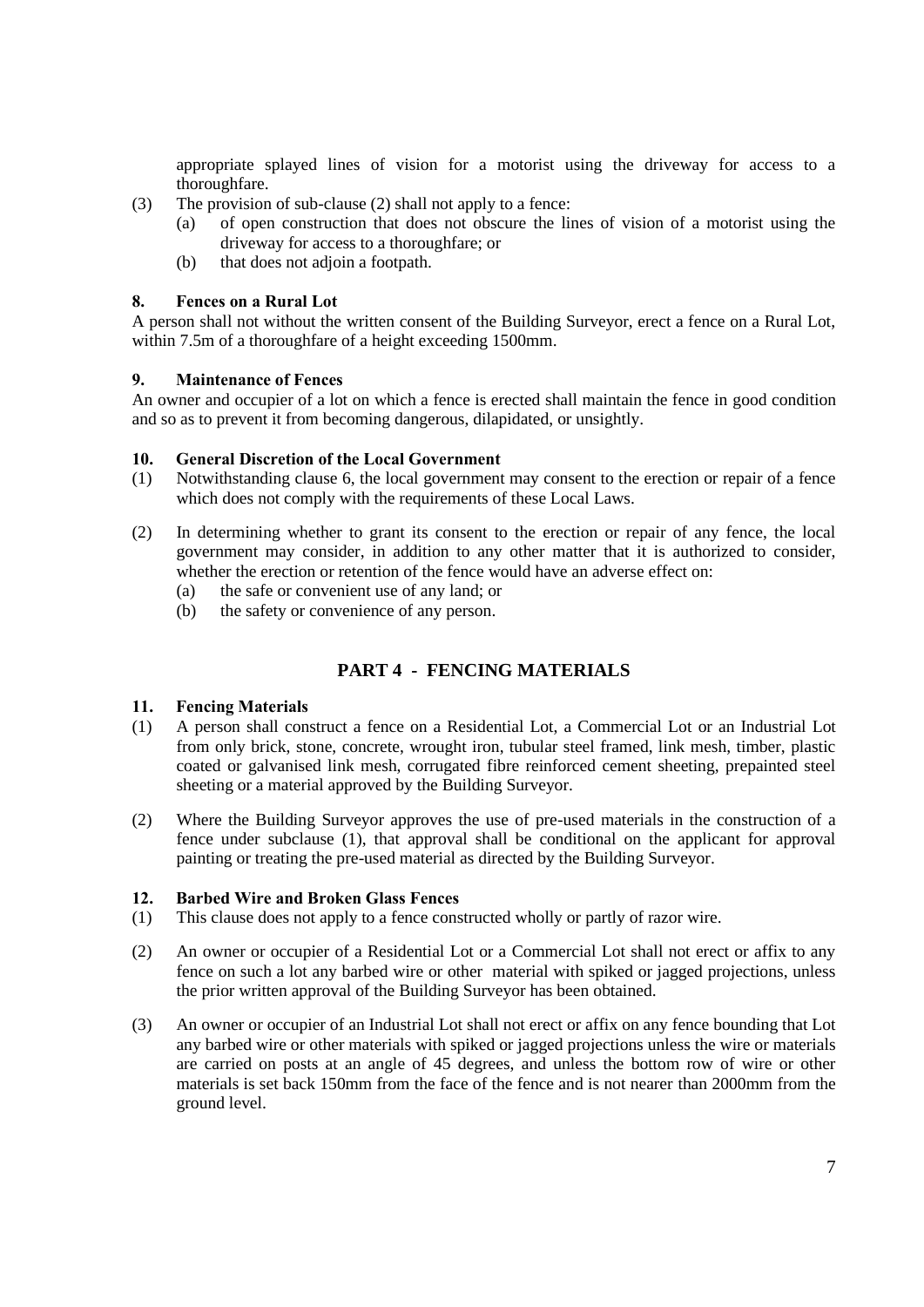- (4) If the posts which carry the barbed wire or other materials referred to in subclause (3) are angled towards the outside of the lot bounded by the fence the face of the fence must be set back from the lot boundary a sufficient distance to ensure that the angled posts, barbed wire or other materials do not encroach on adjoining land.
- (5) An owner or occupier of a lot shall not affix or allow to remain as part of any fence or wall, whether internal or external, on that lot any broken glass.
- (6) An owner or occupier of a Rural Lot shall not place or affix barbed wire upon a fence on that Lot where the fence is adjacent to a thoroughfare or other public place unless the barbed wire is fixed to the side of the fence posts furthest from the thoroughfare or other public place.

# **PART 5 - ELECTRIFIED AND RAZOR WIRE FENCES**

#### **13. Requirements for a Licence**

- (1) An owner or occupier of a lot, other than a Rural Lot, shall not:
	- (a) have and use an electrified fence on that lot without first obtaining a licence under subclause (2); or
	- (b) construct a fence wholly or partly of razor wire on that lot without first obtaining a licence under subclause (3).
- (2) A licence to have and use an electrified fence shall not be issued:
	- (a) in respect of a lot which is or which abuts a Residential Lot;
	- (b) unless the fence complies with AS/NZS 3016:1994; and
	- (c) unless provision is made so as to enable the fence to be rendered inoperable during the hours of business operations, if any, on the lot where it is erected.
- (3) A licence to have a fence constructed wholly or partly of razor wire shall not be issued:
	- (a) if the fence is within 3m of the boundary of the lot;
	- (b) where any razor wire used in the construction of the fence is less than 2000mm or more than 2400mm above the ground level.
- (4) An application for a licence referred to in subclauses (2) or (3) shall be made by the owner of the lot on which the fence is or is to be erected, or by the occupier of the lot with the written consent of the owner.
- (5) An application for a licence referred to in subclauses (2) or (3) may be:
	- (a) approved by the local government;
	- (b) approved by the local government subject to such conditions as it thinks fit; or
	- (c) refused by the local government.

### **14. Transfer of a Licence**

A licence referred to in clause 13 shall transfer with the land to any new occupier or owner of the lot.

### **15. Cancellation of a Licence**

Subject to Division 1 Part 9 of the *Local Government Act 1995*, the local government may cancel a licence issued under this Part if -

- (a) the fence no longer satisfies the requirements specified in clause  $13(2)$  or  $13(3)$  as the case may be; or
- (b) the licence holder breaches any condition upon which the licence has been issued.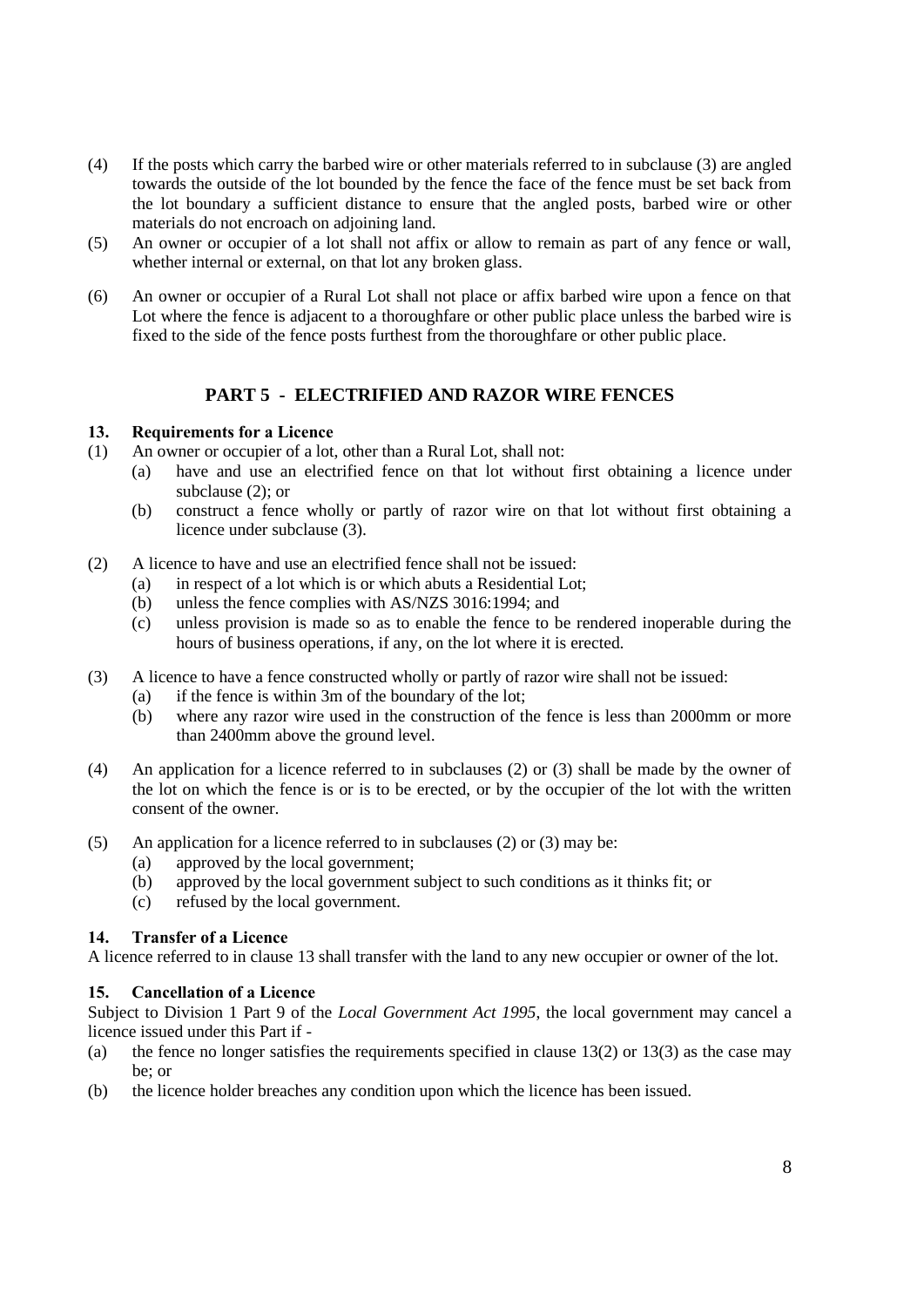# **PART 6 - NOTICES OF BREACH**

#### **16. Notices of Breach**

- (1) Where a breach of any provision of these Local Laws has occurred in relation to a fence on a lot, the local government may give a notice in writing to the owner or occupier of that lot ('notice of breach').
- (2) A notice of breach shall:
	- (a) specify the provision of these Local Laws which has been breached;
	- (b) specify the particulars of the breach; and
	- (c) state that the owner or occupier of the lot is required to remedy the breach within 28 days from the giving of the notice.
- (3) Should an owner or occupier fail to comply with a notice of breach, the local government may by its employees, agents or contractors enter upon the lot to which the notice relates and remedy the breach, and may recover the expenses of so doing from the owner or occupier of the lot, as the case may be, in a court of competent jurisdiction.

# **PART 7 - OFFENCES**

#### **17. Offences and Penalties**

- (1) An owner or occupier who fails to comply with a notice of breach commits an offence and is liable upon conviction to a maximum penalty of \$5000 and, if the offence is a continuing offence, a maximum daily penalty of \$500.
- (2) A person who fails to comply with or who contravenes any provision of these Local Laws commits an offence and is liable to a maximum penalty of \$5000 and, if the offence is a continuing offence, a maximum daily penalty of \$500.

#### **18 Modified Penalties**

- (1) An offence against any provision of these Local Laws is a prescribed offence for the purposes of section 9.16 (1) of the *Local Government Act 1995*.
- (2) Unless otherwise specified, the amount of the modified penalty for an offence against any provision of these Local Laws is \$100.

#### **18. Form of Notices**

For the purposes of these Local Laws –

- (a) the form of the infringement notice referred to in section 9.17 of the *Local Government Act 1995* is to be in or substantially in the form of Form 2 of Schedule 1 of the Local Government (Functions and General) Regulations 1996;
- (b) the form of the notice referred to in section 9.20 of the *Local Government Act 1995* is to be in or substantially in the form of Form 3 in Schedule 1 of the Local Government (Functions and General) Regulations 1996.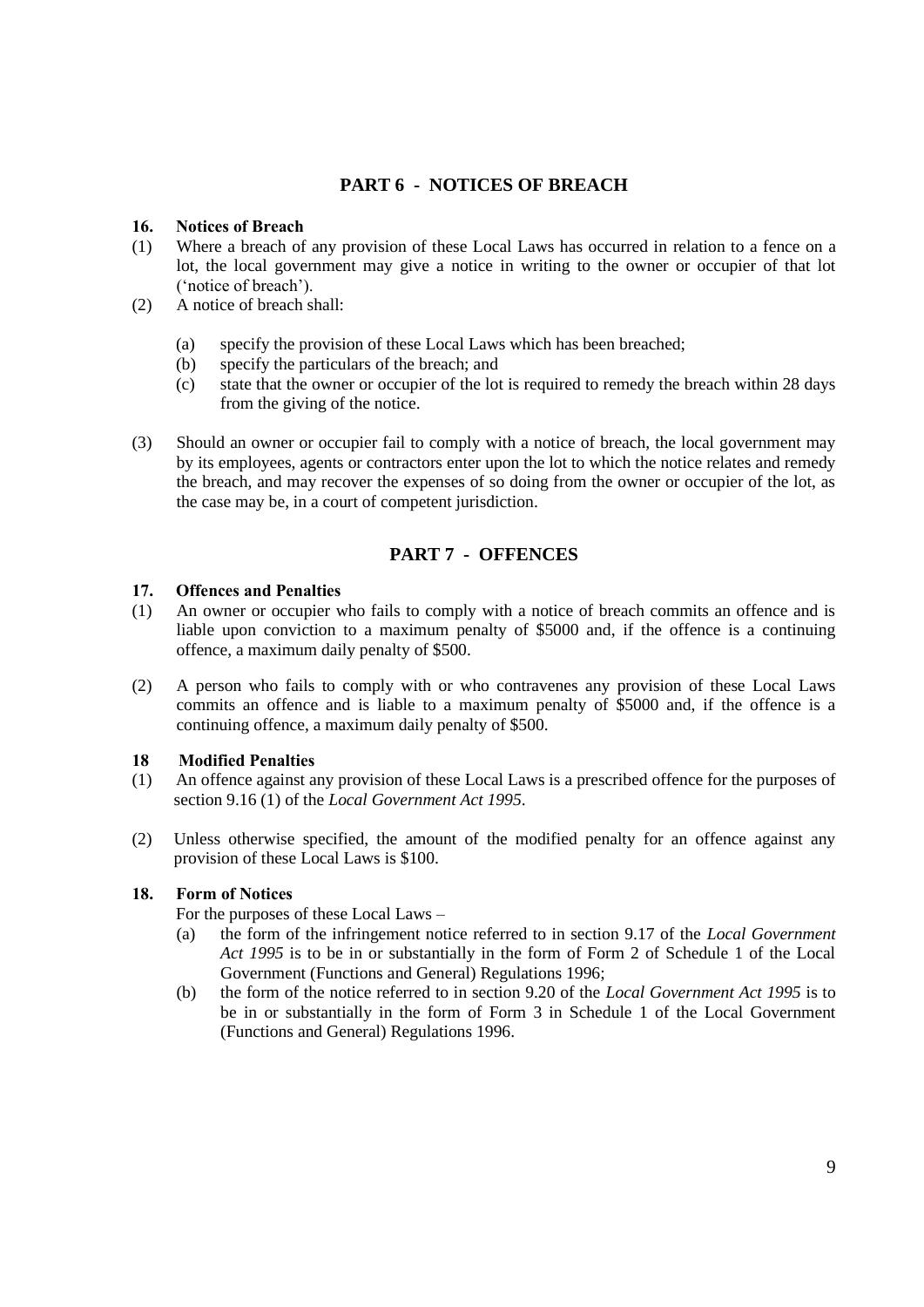**Clause 6(2)(a)**

#### **FIRST SCHEDULE**

## **SPECIFICATIONS FOR A SUFFICIENT FENCE ON A RESIDENTIAL LOT**

Each of the following is a "sufficient fence" on a Residential Lot:

- A. A fully enclosed timber fence built to manufacturer's specifications or in accordance with established construction techniques, the height of the fence to be 1800mm except with respect to the front setback area for which there is no minimum height but which is subject to clause 7.
- B. A fence constructed of corrugated fibre reinforced pressed cement or steel sheeting erected to manufacturer's specifications or which otherwise satisfies the following specifications:
	- (a) a minimum in-ground length of 25 per cent of the total length of the sheet, but in any case shall have a minimum in-ground depth of 600mm;
	- (b) the total height and depth of the fence to consist of a single continuous fibre reinforced cement or steel sheet;
	- (c) the sheets to be lapped and capped with extruded "snap-fit" type capping in accordance with the manufacturers written instructions; and
	- (d) the height of the fence to be 1800mm except with respect to the front set back area for which there is no minimum height but which is subject to clause 7.
- C. A fence constructed of brick, stone or concrete, erected to the manufacturer's specifications or relevant Australian Standard or which satisfies the following specifications:
	- (a) footings of minimum 225mm x 150mm concrete 15MPA or 300mm x 175mm brick laid in cement mortar;
	- (b) fences to be offset a minimum of 200mm at maximum 3000mm centres or 225mm x 100mm engaged piers to be provided at maximum 3000mm centres;
	- (c) expansion joints in accordance with the manufacturer's written instructions; and
	- (d) the height of the fence to be 1800mm except with respect to the front set back area for which there is no minimum height but which is subject to clause 7.
- D. A composite fence having a minimum overall height of 1800mm except with respect to the front set back area for which there is no minimum height but which is subject to clause 7, which satisfies the following specifications for the brick construction:
- (1) (a) brick piers of minimum 345mm x 345mm at 1800mm centres bonded to a minimum height base wall of 514mm;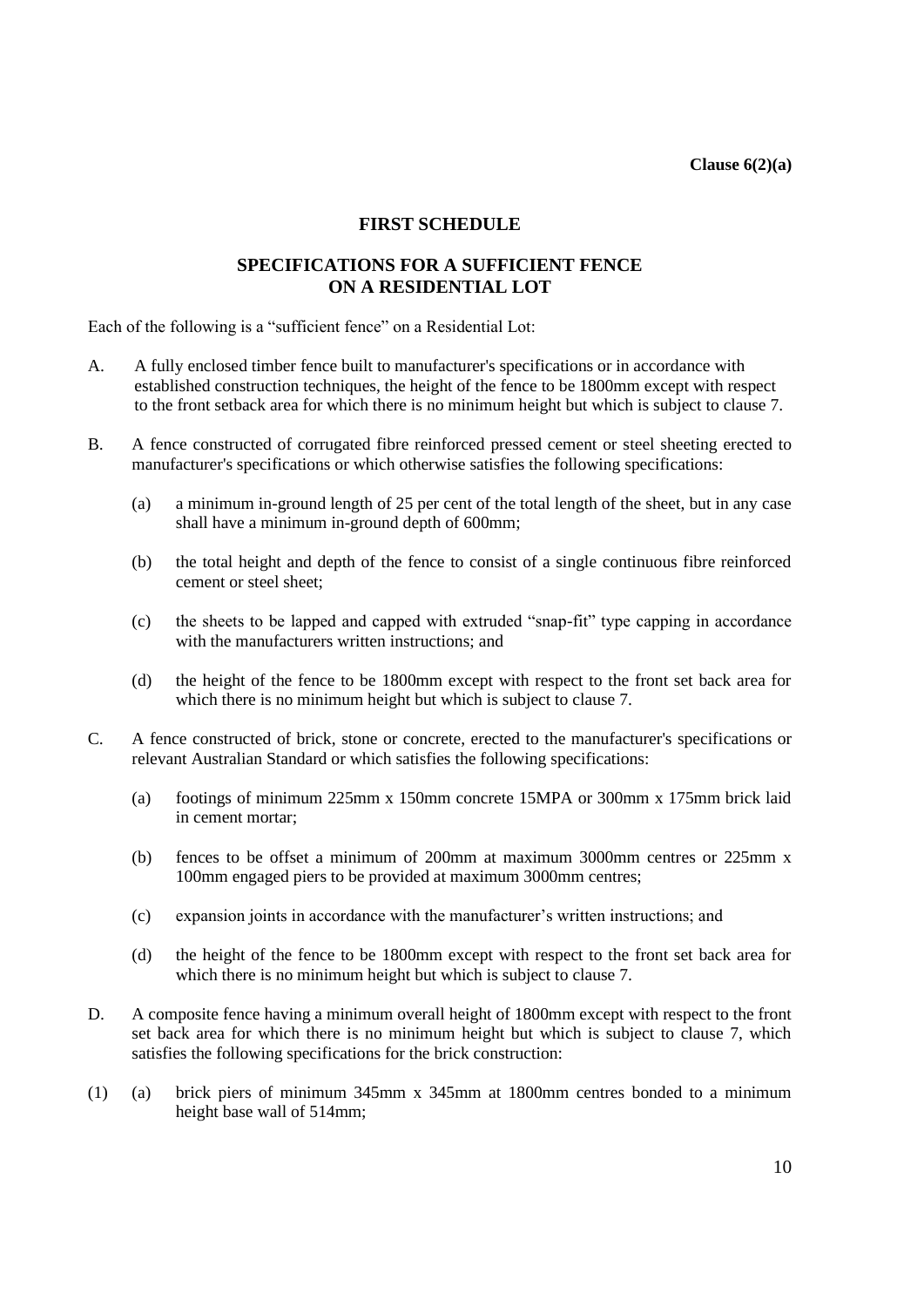- (b) each pier shall be reinforced with one R10 galvanised starting rod 1500mm high with a 250mm horizontal leg bedded into a 500mm x 200mm concrete footing and set 65mm above the base of the footing. The top of the footing shall be 1 course (85mm) below ground level;
- (c) the minimum ultimate strength of brickwork shall by 20MPA. Mortar shall be a mix of 1 part cement, 1 part lime and 6 parts sand;
- (d) the ground under the footings is to be compacted to 6 blows per 300mm and checked with a standard falling weight penetrometer; and
- (e) control joints in brickwork shall be provided with double piers at a maximum of 6 metre centres; or
- (2) (a) brick piers of a minimum 345mm x 345mm x 2700mm centres bonded to the base all; and
	- (b) each pier shall be reinforced with two R10 galvanised starting rods as previously specified;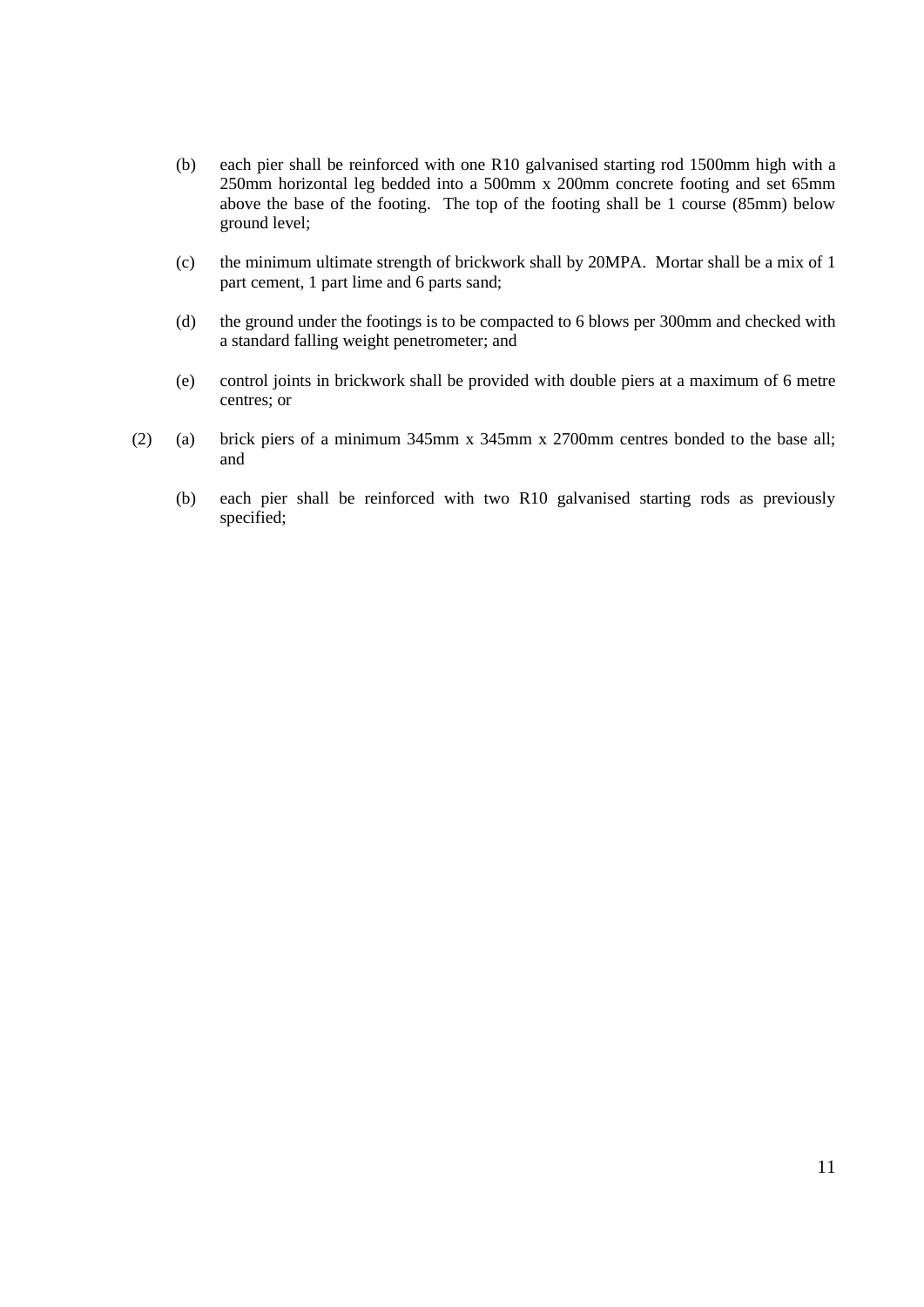**Clause 6(2)(b)**

#### **SECOND SCHEDULE**

## **SPECIFICATIONS FOR A SUFFICIENT FENCE ON A COMMERCIAL LOT AND AN INDUSTRIAL LOT**

Each of the following is a "sufficient fence" on a Commercial Lot and an Industrial Lot:

- A. A fence constructed of galvanised or PVC coated rail-less link mesh, chain mesh or steel mesh which satisfies the following specifications:
	- (a) corner posts to be minimum 50mm normal bore x 3.5mm and with footings of a 225mm diameter x 900mm;
	- (b) intermediate posts to be minimum 37mm nominal bore x 3.15mm at maximum 3.5m centres and with footings of a 225mm diameter x 600mm;
	- (c) struts to be minimum 30mm nominal bore x 3.15mm fitted at each gate and two at each corner post and with footings 225mm x 600mm;
	- (d) cables to be affixed to the top, centre and bottom of all posts and to consist of two or more 3.15mm wires twisted together or single 4mm wire;
	- (e) rail-less link, chain or steel mesh is to be to a height of 2000mm on top of which are to be three strands of barbed wire carrying the fence to a height of 2400mm in accordance with clause 12(3) of these Local Laws; and
	- (f) galvanised link mesh wire to be 2000mm in height and constructed of 50mm mesh 2.5mm galvanised iron wire and to be strained, neatly secured and laced to the posts and affixed to cables. Vehicle entry gates shall provide an opening of not less than 3.6m and shall be constructed of 25mm tubular framework with one horizontal and one vertical stay constructed of 20mm piping and shall be covered with 50mm x 2.5mm galvanised link mesh strained to framework. Gates shall be fixed with a drop bolt and locking attachment.
- B. A fence of fibre reinforced cement sheet or steel sheeting constructed to the minimum specifications referred to in Item B of the First Schedule.
- C. A fence constructed of aluminium sheeting when supported on posts and rails provided that it is used behind a building line and is of a minimum height of 1800mm but no greater than 2400mm.
- D. Fences of timber, brick, stone or concrete constructed to the minimum specifications referred to in the First Schedule.